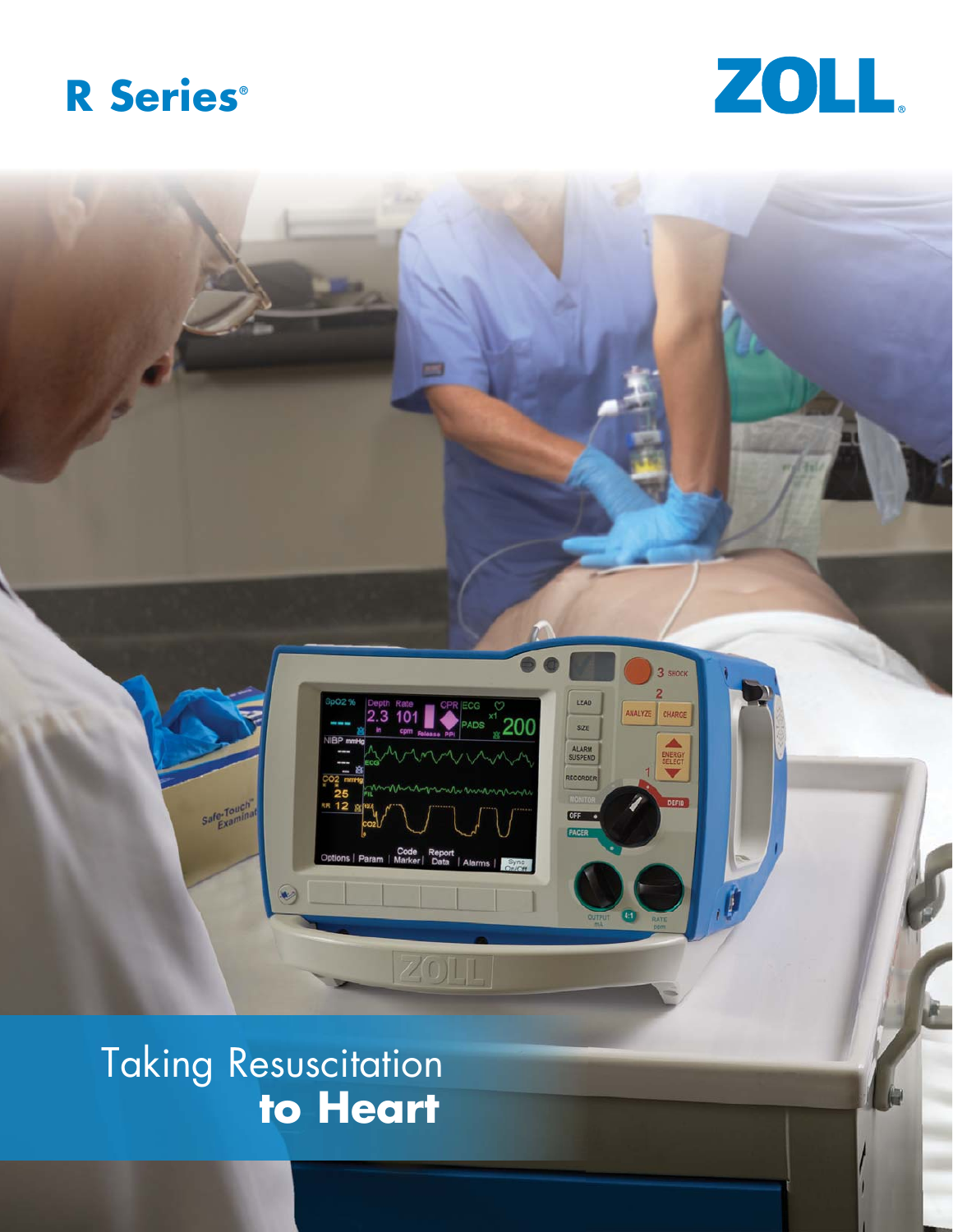Shockable or nonshockable rhythm, 100% of patients will require CPR, and the better the CPR, the better the outcome. Survival depends on compressions that are fast—but not too fast—and deep—but not too deep—with full release, minimal interruptions, and appropriate ventilation.

That's a lot to keep track of. It's the reason R Series® Monitor/Defibrillators have easy-to-use technologies that help you consistently deliver high-quality CPR. With the R Series ALS and the R Series Plus, you have the flexibility to meet the needs of all providers, whether BLS or ALS trained, and all patients, from pediatrics to adults.

#### CPR Metrics on Display

Using Real CPR Help® technology, the R Series provides audio and visual feedback that guides rescuers to consistently deliver high-quality CPR. If compressions aren't deep enough, you will hear, "Push harder." And detailed visual feedback, including the rate and depth of each compression, is displayed on the CPR Dashboard™. If either one falls out of the Guidelines-recommended range, it will be indicated by a color change. Additionally, the diamond-shaped Perfusion Performance Indicator, or PPI, provides a quick indication of how well the combined rate and depth of compressions match current CPR Guidelines.

The dashboard also provides a compression release indicator. When the bar is full, you know that you've come completely off the chest to allow for full recoil.

#### Maximize CPR Fraction

The 2015 AHA and ERC Guidelines emphasize the importance of maximizing the proportion of time spent delivering chest compressions. During a code, minutes can seem like seconds, and the longer the pauses in compressions, the harder it is to deliver a successful shock. After a 3-second delay in compressions, the R Series displays a CPR idle timer to help track and minimize pause times.

One of the most common reasons for interruptions in CPR is stopping to determine whether an organized, shockable rhythm has developed. With ZOLL's patented See-Thru CPR® technology, the compression artifact is filtered out, making it possible to see whether an organized rhythm is present during CPR. By reducing the duration of pauses, See-Thru CPR is just one more way the R Series is designed to help you provide high-quality CPR.



CPR Dashboard



See-Thru CPR



Unfiltered ECG signal during CPR



Signal filtered by See-Thru CPR

Remarkably, 80% of in-hospital cardiac arrests present with a non-shockable rhythm. That's why it's vitally important that defibrillators go beyond just providing a shock.

## Because It's Not Just About a Shock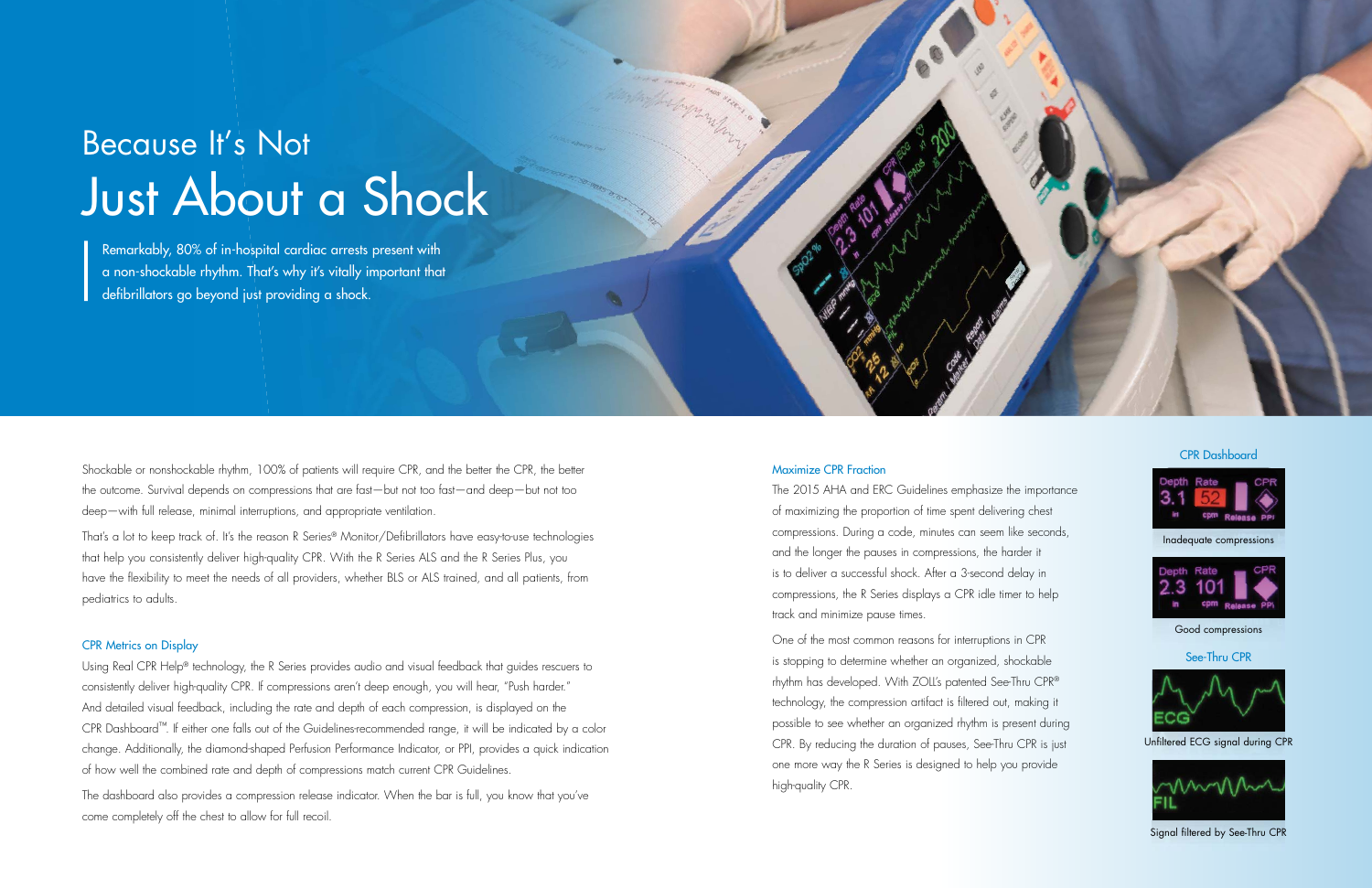

### **OneStep Simplicity**

Delivering therapy is easy with the OneStep™ family of electrodes. Monitor, defibrillate, or pace—without the need for a separate three-lead ECG cable—with OneStep Complete electrodes. To take advantage of Real CPR Help, use OneStep Complete, OneStep CPR, or OneStep Pediatric CPR electrodes. And, with a dual circuit design, OneStep electrodes can remain pre-connected, even during a 30-joule shock test. They're available in anterior/anterior or anterior/posterior configurations.

#### Extensive Pediatric Capabilities

When used with OneStep Pediatric electrodes, the R Series automatically reduces the shock energy to a lower protocol, starting at 50 joules rather than 120. And when the R Series is in Advisory mode or the R Series Plus is in AED mode, the OneStep Pediatric electrodes enable a pediatric algorithm that can distinguish between a shockable and nonshockable rhythm.

The unique OneStep Pediatric CPR electrodes also provide visual feedback by displaying the rate and depth of every compression on the CPR Dashboard. These electrodes are specifically designed to ensure precise CPR measurements in small children.

## User-inspired Flexibility

The R Series Plus is truly two devices in one. To meet the needs of BLS-trained responders, it powers on as an AED. But with the push of a button, it converts to a full-featured manual defibrillator for ALS responders.



## **R Series Plus**

# OneStep Simplicity

*Manual interface activated*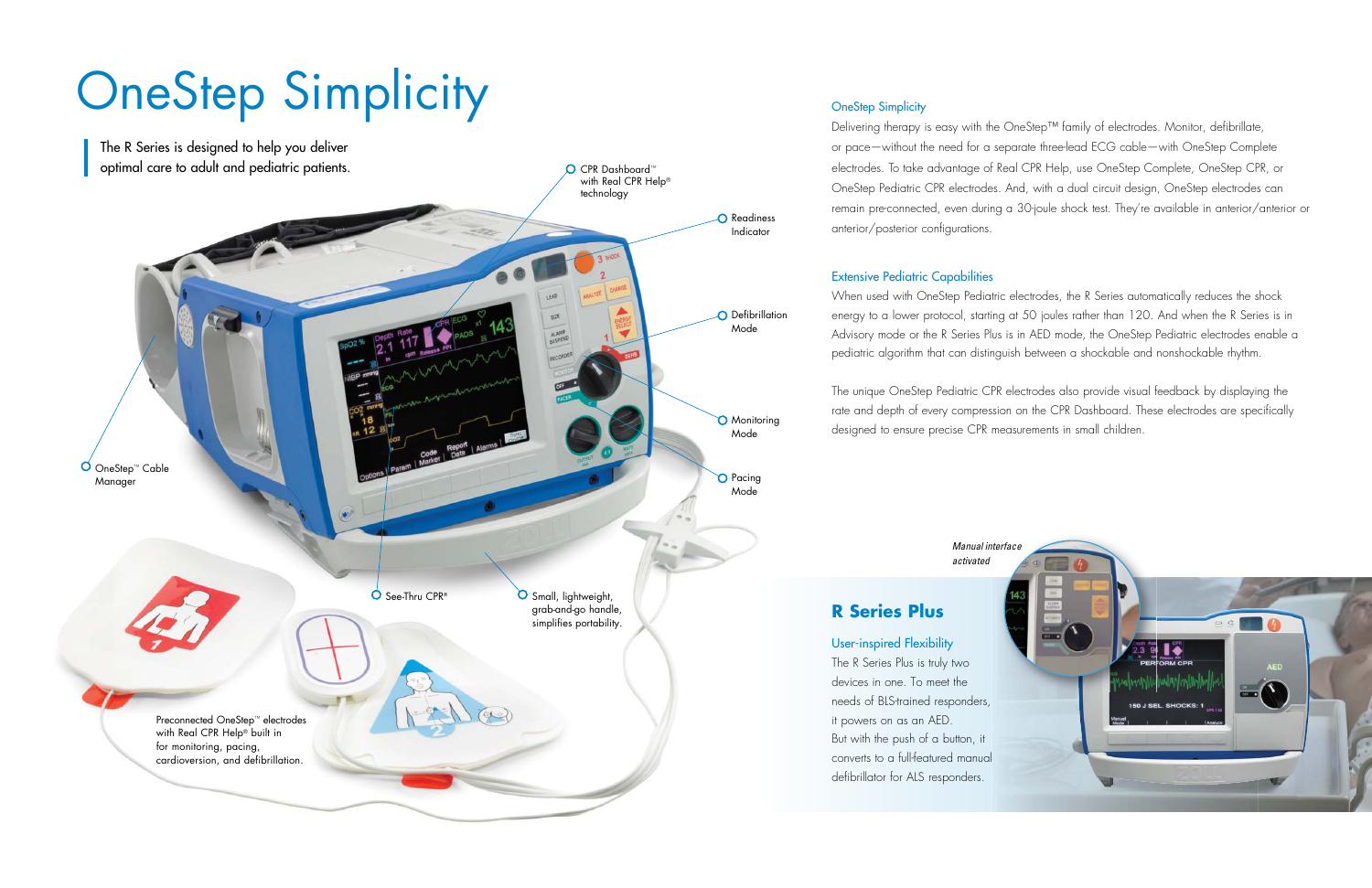### Always Code-Ready®

The R Series conducts a comprehensive self-test of more than 110 individual indicators of readiness once a day. Using standard wireless technology, it can automatically relay this information to Defibrillator Dashboard,™ which provides a quick snapshot of the overall health of the entire defibrillator fleet that can be viewed on a PC or mobile device. Defibrillator Dashboard optimizes defibrillator readiness and increases efficiency for the biomedical engineering team.

## Debrief with Unmatched Accuracy

After a cardiac arrest event, the R Series supports continuous quality improvement (CQI) initiatives with the push of two buttons, sending the code data rapidly and wirelessly to a designated server. These comprehensive data include the number of shocks, ECG, end-tidal CO<sub>2</sub> values, and CPR quality, which can be viewed using a number of code data programs. Choose the one that's right for your institution.

## It's in Your Hands

Improving outcomes is in your hands. The R Series provides advanced technologies to support you during every code.